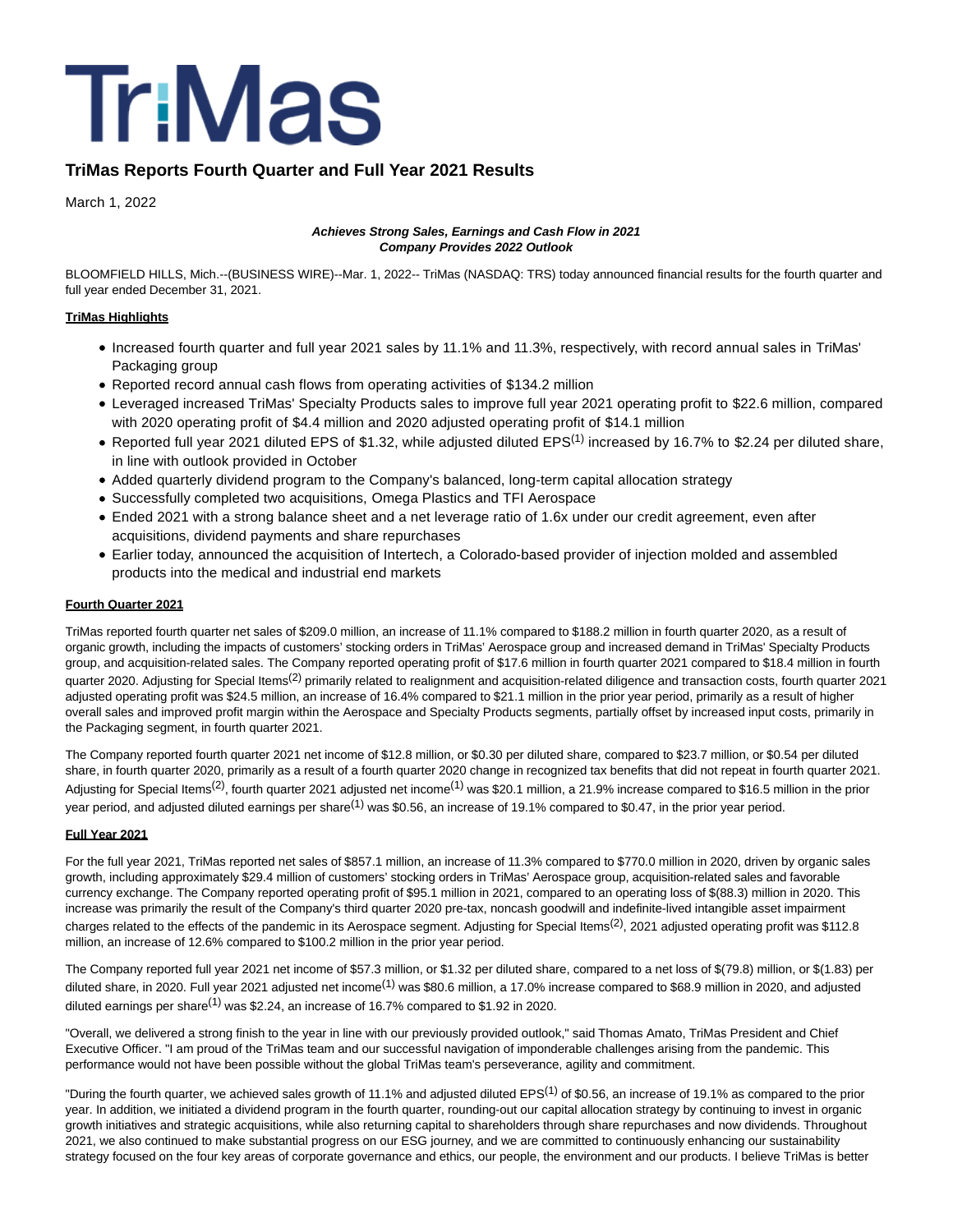positioned today than ever to create long-term value for our customers, employees and shareholders, while at the same time benefiting our global community, particularly in the areas our employees live and work.

"Looking to 2022, we believe our momentum in executing our long-term strategy will continue. We are confident that our position in diverse end markets, multiple levers for growth, commitment to innovation and dedicated global workforce will provide benefits to our shareholders. As a result of our proactive actions during the past year, we believe we are a stronger and leaner organization, and are poised to capitalize on new products and bolt-on acquisition opportunities," Amato concluded

#### **Financial Position**

The Company reported net cash provided by operating activities of \$56.5 million for fourth quarter 2021, compared to \$48.3 million generated in fourth quarter 2020. On a full year basis, TriMas reported net cash provided by operating activities of \$134.2 million, an increase compared to \$127.4 million for 2020. As a result, the Company reported Free Cash Flow<sup>(3)</sup> of \$43.9 million for fourth quarter 2021 compared to \$26.8 million in fourth quarter 2020. For 2021, TriMas reported Free Cash Flow of \$99.6 million compared to \$95.4 million in 2020, exceeding its 2021 Free Cash Flow outlook of greater than 110% of net income. Please see Appendix I for further details.

During 2021, the Company used \$34.3 million for acquisitions and repurchased 596,084 shares of its outstanding common stock for \$19.1 million. As of December 31, 2021, \$142.6 million remained available under the Company's repurchase authorization. During fourth quarter 2021, TriMas announced it added a dividend program to its long-term capital allocation strategy to return part of its cash flow to its shareholders. TriMas' Board of Directors approved the payment of its first cash dividend of \$0.04 per share of TriMas Corporation stock, which was paid in November 2021 totaling \$1.7 million. During 2021, between share buybacks and the first quarterly dividend paid in November, the Company provided a net return of capital to its shareholders of nearly 1%. The Company has also declared a second quarterly cash dividend of \$0.04 per share, which is payable on March 11, 2022.

TriMas ended 2021 with \$129.8 million of unrestricted cash on hand and a leverage ratio of 1.6x as defined in the Company's credit agreement. TriMas reported total debt of \$393.8 million as of December 31, 2021, an increase compared to \$346.3 million as of December 31, 2020 due to the upsizing of the 4.125% notes due 2029 during the Company's March 2021 refinance. The Company ended the year with Net Debt<sup>(4)</sup> of \$253.1 million, compared to \$272.3 million as of December 31, 2020.

#### **Fourth Quarter Results**

#### **Packaging** (Approximately 62% of TriMas 2021 net sales)

TriMas' Packaging segment, which consists primarily of the Rieke®, Taplast™, Affaba & Ferrari™Rapak®, and Omega brands, develops and manufactures specialty dispensing, closure and flexible container products for applications in the beauty & personal care, food & beverage, medical, pharmaceutical & nutraceutical, industrial, and home care end markets. Net sales for the fourth quarter decreased 0.7% compared to the year ago period, as increases in acquisition-related sales and higher demand for products sold into food & beverage and industrial & agricultural applications were offset by the expected abatement in demand from the record sales rate for products used in applications that help fight the spread of germs in the second half of 2020 related to the global pandemic, and the impact of unfavorable currency exchange. Fourth quarter operating profit and the related margin percentage decreased as a result of lower sales and higher input and freight costs. The Company remains committed to building out TriMas' packaging platform through commercializing new innovative products and expanding the product set through acquisitions. During fourth quarter 2021, the Company closed on the acquisition of Omega, a manufacturer of prototype production molds and custom components for medical applications, as well as various components for industrial applications.

#### **Aerospace** (Approximately 22% of TriMas 2021 net sales)

TriMas' Aerospace segment, which includes the Monogram Aerospace Fasteners™ Allfast Fastening Systems<sup>®</sup>, Mac Fasteners™, RSA Engineered Products™(RSA), Martinic Engineering™and TFI Aerospace brands, develops, qualifies and manufactures highly-engineered, precision fasteners, and machined and fabricated components to serve the aerospace, including commercial, business jet, and military and defense, end markets. Net sales for the fourth quarter increased 28.5% compared to the year ago period, primarily due to customers' stocking orders spanning 2021. Excluding the special stocking orders in each quarter of 2021, demand in this segment continued to be negatively affected by the reductions in commercial and business jet production as a result of the global pandemic. Fourth quarter operating profit and the related margin percentage increased primarily as a result of the impact of customer stocking orders, which more than offset labor inefficiencies and lower fixed cost absorption as a result of the pandemic. The Company continues to focus on balancing cost structures, while also positioning the business for further recovery in the end markets impacted by the pandemic. During fourth quarter 2021, the Company added to its aerospace fastener line by acquiring TFI Aerospace, a manufacturer and supplier of specialty fasteners used in a variety of aerospace applications.

### **Specialty Products** (Approximately 16% of TriMas 2021 net sales)

TriMas' Specialty Products segment, which includes the Norris Cylinder™ and Arrow® Engine brands, designs, manufactures and distributes highlyengineered steel cylinders, as well as wellhead products, for use within the welding and HVAC, military, industrial, and oil and gas end markets. Norris Cylinder, which has been designated a "Made in the USA" manufacturer and is the only steel cylinder manufacturer in North America, represents the majority of sales in this segment. Fourth quarter net sales increased 41.2% compared to the year ago period, primarily due to higher demand for steel cylinders used in construction and HVAC applications, as end markets have improved from the COVID-19 pandemic downturn in 2020. Sales of wellhead products also increased primarily as a result of higher levels of oil-field activity in North America. Fourth quarter operating profit and the related margin level increased as a result of higher sales and the positive impact of factory floor improvement actions. The Company continues to focus on continuous improvement initiatives, and is now realizing the operational benefits as demand increases.

#### **Outlook**

"In 2022, our objective remains to execute against our long-term strategy, driving organic growth through product and process innovation, as well as through acquisitions, all while maintaining a strong balance sheet. We remain excited about our prospects for the future and believe our strategy to leverage the performance of our businesses under our TriMas Business Model and deploy our strong cash flow to augment TriMas' core growth with bolt-on acquisitions, will continue to drive long-term value for our shareholders," commented Amato.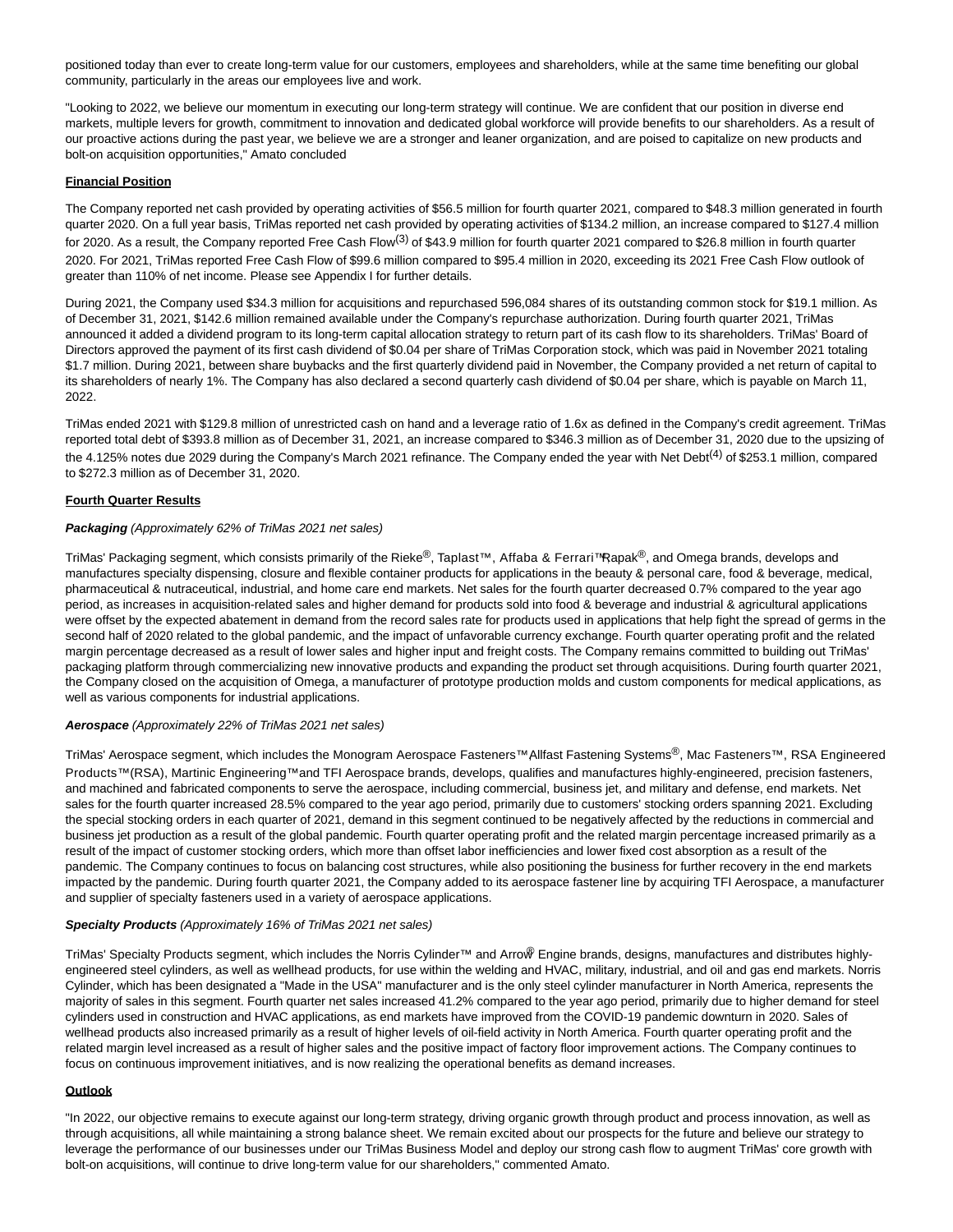The Company expects TriMas' 2022 consolidated sales to increase 8% to 11% compared to 2021. The Company expects full year 2022 adjusted diluted earnings per share<sup>(1)</sup> to be between \$2.25 to \$2.35 per share. In addition, the Company is targeting 2022 Free Cash Flow<sup>(3)</sup> to be greater than 100% of net income.

"We expect full year sales and earnings per share growth in 2022, more than offsetting the impact of the aerospace special customers' stocking orders in 2021 and a higher tax rate in 2022." Amato concluded.

The above outlook includes the impact of all announced acquisitions, but excludes any direct or indirect impacts that may result from the geopolitical risks related to the recent events in Eastern Europe. All of the above amounts considered as 2022 guidance are after adjusting for any current or future amounts that may be considered Special Items, and in the case of adjusted diluted earnings per share, acquisition-related intangible asset amortization expense for deals that have not yet been consummated. The inability to predict the amount and timing of the impacts of these Special Items makes a detailed reconciliation of these forward-looking non-GAAP financial measures impracticable.<sup>(2)</sup>

#### **Conference Call Information**

TriMas will host its fourth quarter and full year 2021 earnings conference call today, Tuesday, March 1, 2022, at 10:00 a.m. ET. The call-in number is (888) 204-4368. Participants should request to be connected to the TriMas Corporation fourth quarter and full year 2021 earnings conference call (Confirmation Code 9503603). The conference call will also be simultaneously webcast via TriMas' website a[t www.trimascorp.com,](https://cts.businesswire.com/ct/CT?id=smartlink&url=http%3A%2F%2Fwww.trimascorp.com&esheet=52587075&newsitemid=20220301005394&lan=en-US&anchor=www.trimascorp.com&index=1&md5=6dadce2809e43e908f120522d08f3012) under the "Investors" section, with an accompanying slide presentation. A replay of the conference call will be available on the TriMas website or by dialing (888) 203-1112 (Replay Passcode 9503603) beginning March 1, 2022 at 3:00 p.m. ET through March 8, 2022 at 3:00 p.m. ET.

#### **Notice Regarding Forward-Looking Statements**

Any "forward-looking" statements, within the meaning of Section 27A of the Securities Act of 1933 and Section 21E of the Securities Exchange Act of 1934, contained herein, including those relating to TriMas' business, financial condition or future results, involve risks and uncertainties with respect to, including, but not limited to: the severity and duration of the ongoing coronavirus ("COVID-19") pandemic on our operations, customers and suppliers, as well as related actions taken by governmental authorities and other third parties in response, each of which is uncertain, rapidly changing and difficult to predict; general economic and currency conditions; inflationary pressures on our supply chain, including raw material and energy costs, and customers; interest rate volatility; risks and uncertainties associated with intangible assets, including goodwill or other intangible asset impairment charges; competitive factors; future trends; our ability to realize our business strategies; our ability to identify attractive acquisition candidates, successfully integrate acquired operations or realize the intended benefits of such acquisitions; information technology and other cyber-related risks; the performance of our subcontractors and suppliers; supply constraints, including the availability and cost of raw materials; market demand; intellectual property factors; litigation; government and regulatory actions, including, without limitation, climate change legislation and other environmental regulations, as well as the impact of tariffs, quotas and surcharges; our leverage; liabilities imposed by our debt instruments; labor disputes and shortages; changes to fiscal and tax policies; contingent liabilities relating to acquisition activities; the disruption of operations from catastrophic or extraordinary events, including natural disasters and public health crises; the amount and timing of future dividends and/or share repurchases, which remain subject to Board approval and depend on market and other conditions; our future prospects; and other risks that are detailed in the Company's Annual Report on Form 10-K for the fiscal year ended December 31, 2021. The risks described are not the only risks facing our Company. Additional risks and uncertainties not currently known to us or that we currently deemed to be immaterial also may materially adversely affect our business, financial position and results of operations or cash flows. These risks and uncertainties may cause actual results to differ materially from those indicated by the forward-looking statements. All forward-looking statements made herein are based on information currently available, and the Company assumes no obligation to update any forward-looking statements, except as required by law.

#### **Non-GAAP Financial Measures**

In this release, certain non-GAAP financial measures are used. Reconciliations of these non-GAAP financial measures to the most directly comparable GAAP financial measure may be found in Appendix I at the end of this release. Management believes that presenting these non-GAAP financial measures provides useful information to investors by helping them identify underlying trends in the Company's businesses and facilitating comparisons of performance with prior and future periods and to the Company's peers. These non-GAAP financial measures should be considered in addition to, and not as a replacement for or superior to, the comparable GAAP measure, and may not be comparable to similarly titled measures reported by other companies.

Reconciliations of forward-looking non-GAAP financial measures to the most directly comparable GAAP financial measures are provided only for the expected impact of amortization of acquisition-related intangible assets for completed acquisitions, as the Company is unable to provide estimates of future Special Items<sup>(2)</sup> or amortization from future acquisitions without unreasonable effort, due to the uncertainty and inherent difficulty of predicting the occurrence and the financial impact of such items impacting comparability and the periods in which such items may be recognized. For the same reasons, the Company is unable to address the probable significance of the unavailable information, which could be material to future results.

Additional information is available at [www.trimascorp.com u](https://cts.businesswire.com/ct/CT?id=smartlink&url=http%3A%2F%2Fwww.trimascorp.com&esheet=52587075&newsitemid=20220301005394&lan=en-US&anchor=www.trimascorp.com&index=2&md5=4c190557d282eede4dcfc16c44cce3bf)nder the "Investors" section.

- (1) The Company defines adjusted diluted earnings per share as net income (per GAAP), plus or minus the after-tax impact of Special Items<sup>(2)</sup>, plus the after-tax impact of non-cash acquisition-related intangible asset amortization expense. While the acquisition-related intangible assets aid in the Company's revenue generation, the Company adjusts for the non-cash amortization expense because the Company believes it (i) enhances management's and investors' ability to analyze underlying business performance, (ii) facilitates comparisons of financial results over multiple periods, and (iii) provides more relevant comparisons of financial results with the results of other companies as the amortization expense associated with these assets may fluctuate significantly from period to period based on the timing, size, nature, and number of acquisitions.
- (2) Appendix I details certain costs, expenses and other amounts or charges, collectively described as "Special Items," that are included in the determination of net income, earnings per share and/or cash flows from operating activities under GAAP, but that management believes should be separately considered when evaluating the quality of the Company's core operating results, given they may not reflect the ongoing activities of the business.
- (3) The Company defines Free Cash Flow as Net Cash Provided by/Used for Operating Activities, excluding the cash impact of Special Items, less Capital Expenditures. Please see Appendix I for additional details.
- (4) The Company defines Net Debt as Total Debt less Cash and Cash Equivalents. Please see Appendix I for additional details.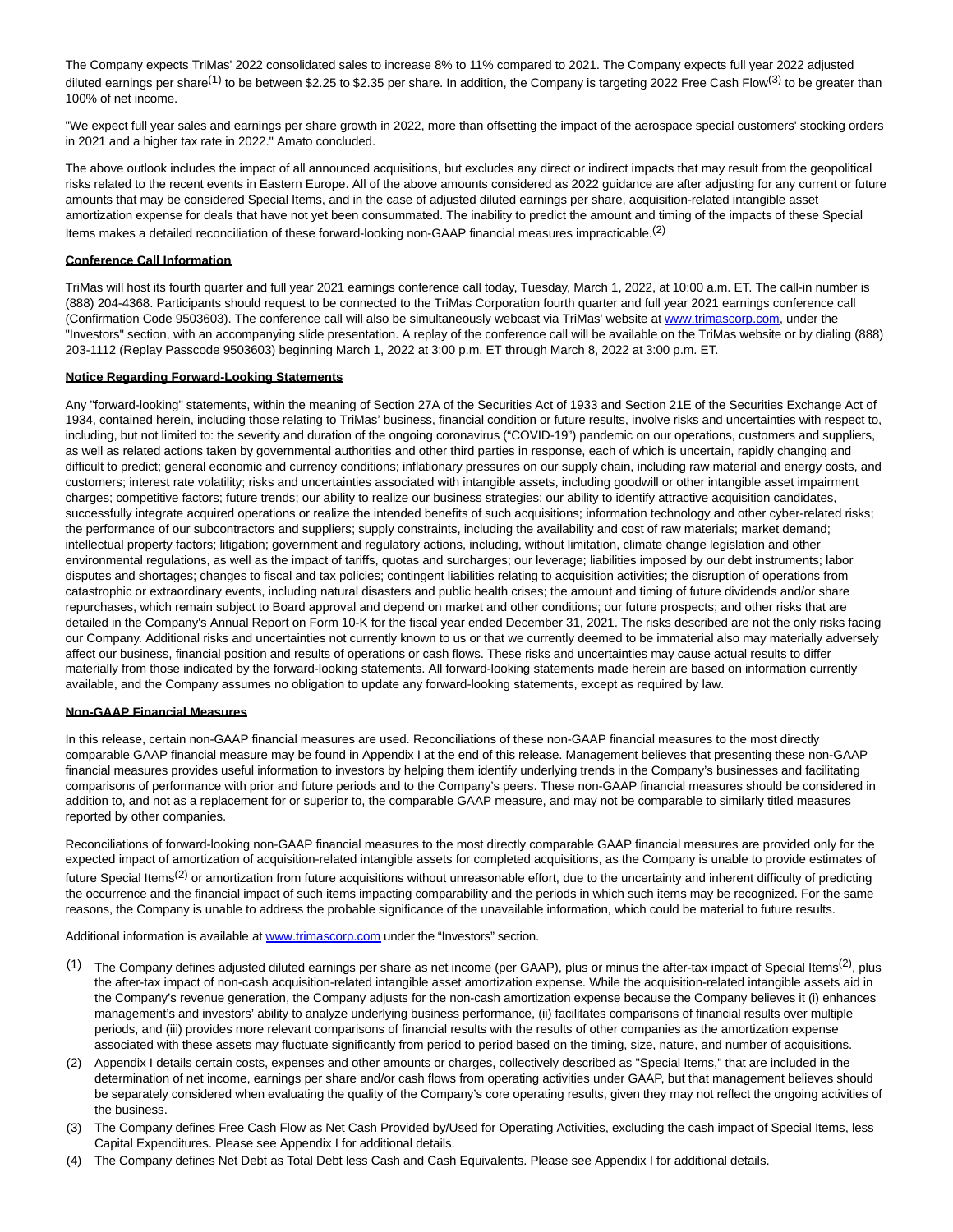#### **About TriMas**

TriMas manufactures a diverse set of products primarily for the consumer products, aerospace and industrial markets through its TriMas Packaging, TriMas Aerospace and Specialty Products groups. Our approximately 3,500 dedicated employees in 12 countries provide customers with a wide range of innovative and quality product solutions through our market-leading businesses. Our TriMas family of businesses has strong brand names in the markets served, and operates under a common set of values and strategic priorities under the TriMas Business Model. TriMas is publicly traded on the NASDAQ under the ticker symbol "TRS," and is headquartered in Bloomfield Hills, Michigan. For more information, please visi[t www.trimascorp.com.](https://cts.businesswire.com/ct/CT?id=smartlink&url=http%3A%2F%2Fwww.trimascorp.com&esheet=52587075&newsitemid=20220301005394&lan=en-US&anchor=www.trimascorp.com&index=3&md5=307688d3dfa4a5d4b6cc168b6193fdfc)

### **TriMas Corporation Condensed Consolidated Balance Sheet (Dollars in thousands)**

|                                              | December 31,<br>2021 | December 31,<br>2020 |  |
|----------------------------------------------|----------------------|----------------------|--|
| <b>Assets</b>                                |                      |                      |  |
| Current assets:                              |                      |                      |  |
| Cash and cash equivalents                    | \$<br>140,740        | \$<br>73,950         |  |
| Receivables, net                             | 125,630              | 113,410              |  |
| Inventories                                  | 152,450              | 149,380              |  |
| Prepaid expenses and other current assets    | 12,950               | 15,090               |  |
| <b>Total current assets</b>                  | 431,770              | 351,830              |  |
| Property and equipment, net                  | 265,630              | 253,060              |  |
| Operating lease right-of-use assets          | 50,650               | 37,820               |  |
| Goodwill                                     | 315,490              | 303,970              |  |
| Other intangibles, net                       | 196,730              | 206,200              |  |
| Deferred income taxes                        | 9,740                | 19,580               |  |
| Other assets                                 | 33,630               | 21,420               |  |
| <b>Total assets</b>                          | \$<br>1,303,640      | \$<br>1,193,880      |  |
| <b>Liabilities and Shareholders' Equity</b>  |                      |                      |  |
| <b>Current liabilities:</b>                  |                      |                      |  |
| Accounts payable                             | \$<br>87,800         | \$<br>69,910         |  |
| <b>Accrued liabilities</b>                   | 58,980               | 60,540               |  |
| Operating lease liabilities, current portion | 8,120                | 6,740                |  |
| <b>Total current liabilities</b>             | 154,900              | 137,190              |  |
| Long-term debt, net                          | 393,820              | 346,290              |  |
| Operating lease liabilities                  | 43,780               | 31,610               |  |
| Deferred income taxes                        | 21,260               | 24,850               |  |
| Other long-term liabilities                  | 59,030               | 69,690               |  |
| <b>Total liabilities</b>                     | 672,790              | 609,630              |  |
| Total shareholders' equity                   | 630,850              | 584,250              |  |
| Total liabilities and shareholders' equity   | \$<br>1,303,640      | \$<br>1,193,880      |  |

# **TriMas Corporation Consolidated Statement of Operations (Dollars in thousands, except share and per share amounts)**

|                                                               |      | Three months ended<br>December 31. |      |            | <b>Twelve months ended</b><br>December 31, |            |    |            |
|---------------------------------------------------------------|------|------------------------------------|------|------------|--------------------------------------------|------------|----|------------|
|                                                               | 2021 |                                    | 2020 |            | 2021                                       |            |    | 2020       |
|                                                               |      | (unaudited)                        |      |            |                                            |            |    |            |
| Net sales                                                     | \$   | 208.970                            | \$   | 188.170    | \$                                         | 857.110    | \$ | 769,970    |
| Cost of sales                                                 |      | (159,580)                          |      | (141, 620) |                                            | (639, 920) |    | (587, 890) |
| Gross profit                                                  |      | 49,390                             |      | 46.550     |                                            | 217,190    |    | 182.080    |
| Selling, general and administrative expenses                  |      | (31, 800)                          |      | (27,990)   |                                            | (121, 970) |    | (134, 480) |
| Net loss on dispositions of assets                            |      |                                    |      | (210)      |                                            | (130)      |    | (1,290)    |
| Impairment of goodwill and indefinite-lived intangible assets |      |                                    |      |            |                                            |            |    | (134,600)  |
| Operating profit (loss)                                       |      | 17,590                             |      | 18,350     |                                            | 95,090     |    | (88, 290)  |
| Other expense, net:                                           |      |                                    |      |            |                                            |            |    |            |
| Interest expense                                              |      | (3,400)                            |      | (3,400)    |                                            | (14, 510)  |    | (14,660)   |
| Debt financing and related expenses                           |      |                                    |      |            |                                            | (10, 520)  |    |            |
| Other income (expense), net                                   |      | (150)                              |      | 390        |                                            | (950)      |    | 240        |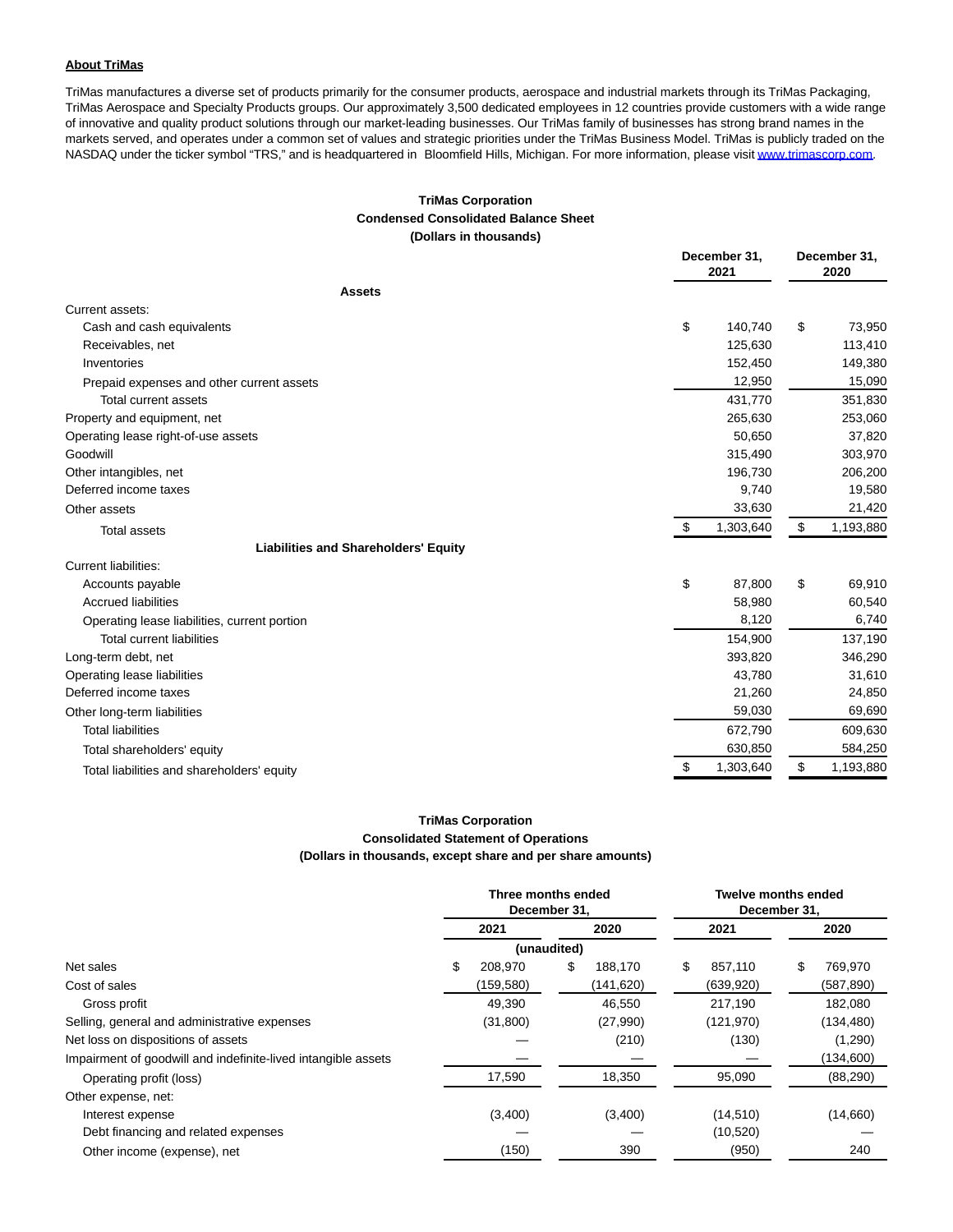| Other expense, net                       |            | (3,550)    |            | (3,010) |            | (25,980) |            | (14, 420)  |
|------------------------------------------|------------|------------|------------|---------|------------|----------|------------|------------|
| Income (loss) before income tax expense  |            | 14.040     |            | 15.340  |            | 69.110   |            | (102, 710) |
| Income tax benefit (expense)             |            | (1,220)    |            | 8,350   |            | (11,800) |            | 22,950     |
| Net income (loss)                        |            | 12,820     |            | 23,690  |            | 57,310   |            | (79, 760)  |
| Basic earnings (loss) per share:         |            |            |            |         |            |          |            |            |
| Net income (loss) per share              |            | 0.30       |            | 0.55    |            | 1.33     |            | (1.83)     |
| Weighted average common shares - basic   |            | 42,842,566 | 43,202,937 |         | 43,006,922 |          | 43,581,232 |            |
| Diluted earnings (loss) per share:       |            |            |            |         |            |          |            |            |
| Net income (loss) per share              |            | 0.30       |            | 0.54    |            | 1.32     |            | (1.83)     |
| Weighted average common shares - diluted | 43,086,974 |            | 43,493,781 |         | 43,281,076 |          | 43,581,232 |            |

# **TriMas Corporation Consolidated Statement of Cash Flows (Dollars in thousands)**

|                                                                                                                    | <b>Twelve months ended</b><br>December 31.<br>2021 |    |            |
|--------------------------------------------------------------------------------------------------------------------|----------------------------------------------------|----|------------|
|                                                                                                                    |                                                    |    | 2020       |
| <b>Cash Flows from Operating Activities:</b><br>Net income (loss)                                                  | \$<br>57,310                                       | \$ | (79, 760)  |
| Adjustments to reconcile income (loss) to net cash provided by operating activities, net of acquisition<br>impact: |                                                    |    |            |
| Impairment of goodwill and indefinite-lived intangible assets                                                      |                                                    |    | 134,600    |
| Loss on dispositions of assets                                                                                     | 130                                                |    | 1,290      |
| Depreciation                                                                                                       | 31,890                                             |    | 29,020     |
| Amortization of intangible assets                                                                                  | 21,560                                             |    | 20,750     |
| Amortization of debt issue costs                                                                                   | 960                                                |    | 1,150      |
| Deferred income taxes                                                                                              | 1,680                                              |    | (33,710)   |
| Non-cash compensation expense                                                                                      | 9,500                                              |    | 8,170      |
| Change in legacy liability estimate                                                                                | 1,450                                              |    | 23,400     |
| Debt financing and related expenses                                                                                | 10,520                                             |    |            |
| (Increase) decrease in receivables                                                                                 | (11, 180)                                          |    | 9,580      |
| (Increase) decrease in inventories                                                                                 | (960)                                              |    | 3,980      |
| Decrease in prepaid expenses and other assets                                                                      | 5,030                                              |    | 4,400      |
| Increase in accounts payable and accrued liabilities                                                               | 2,120                                              |    | 4,490      |
| Other operating activities                                                                                         | 4,210                                              |    | 50         |
| Net cash provided by operating activities                                                                          | 134,220                                            |    | 127,410    |
| <b>Cash Flows from Investing Activities:</b>                                                                       |                                                    |    |            |
| Capital expenditures                                                                                               | (45,060)                                           |    | (40, 480)  |
| Acquisition of businesses, net of cash acquired                                                                    | (34, 340)                                          |    | (193, 540) |
| Net proceeds from dispositions of businesses, property and equipment                                               | 220                                                |    | 1,950      |
| Net cash used for investing activities                                                                             | (79, 180)                                          |    | (232,070)  |
| <b>Cash Flows from Financing Activities:</b>                                                                       |                                                    |    |            |
| Retirement of senior notes                                                                                         | (300,000)                                          |    |            |
| Proceeds from issuance of senior notes                                                                             | 400,000                                            |    |            |
| Proceeds from borrowings on revolving credit facilities                                                            |                                                    |    | 367,280    |
| Repayments of borrowings on revolving credit facilities                                                            | (48, 620)                                          |    | (319, 120) |
| Debt financing fees and senior notes redemption premium                                                            | (13,570)                                           |    |            |
| Payments to purchase common stock                                                                                  | (19,090)                                           |    | (39, 420)  |
| Shares surrendered upon exercise and vesting of equity awards to cover taxes                                       | (5,230)                                            |    | (2,600)    |
| Dividends paid                                                                                                     | (1,740)                                            |    |            |
| Net cash provided by financing activities                                                                          | 11,750                                             |    | 6,140      |
| <b>Cash and Cash Equivalents:</b>                                                                                  |                                                    |    |            |
| Increase (decrease) for the year                                                                                   | 66,790                                             |    | (98, 520)  |
| At beginning of year                                                                                               | 73,950                                             |    | 172,470    |
| At end of year                                                                                                     | \$<br>140,740                                      | \$ | 73,950     |
| Supplemental disclosure of cash flow information:                                                                  |                                                    |    |            |
| Cash paid for interest                                                                                             | \$<br>13,280                                       | \$ | 13,210     |
| Cash paid for income taxes                                                                                         | \$<br>10,520                                       | \$ | 9,060      |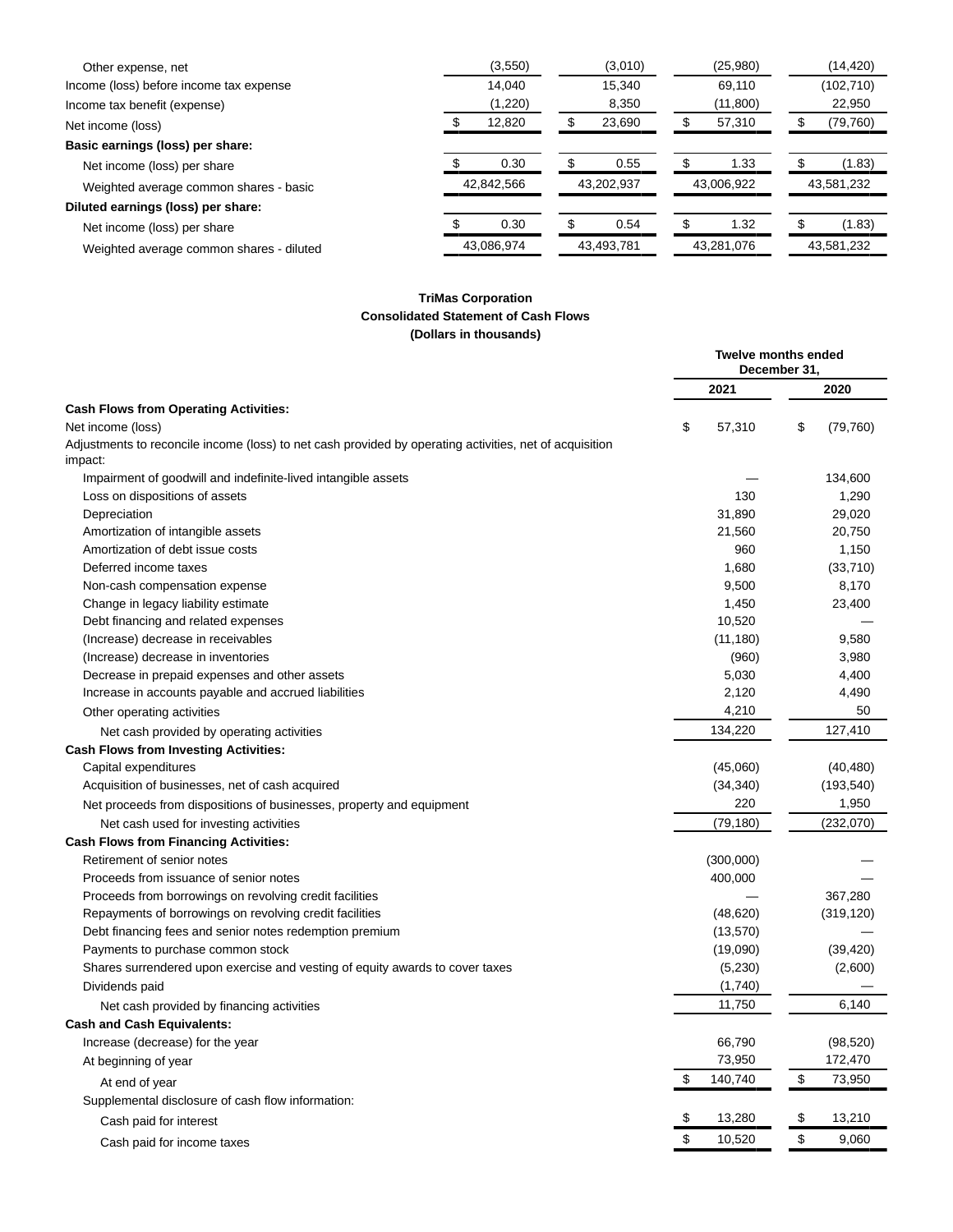# **TriMas Corporation Additional Information Regarding Special Items Impacting Reported GAAP Financial Measures (Unaudited - dollars in thousands)**

|                                                                | Three months ended<br>December 31, |    |         |    | <b>Twelve months ended</b><br>December 31. |    |            |
|----------------------------------------------------------------|------------------------------------|----|---------|----|--------------------------------------------|----|------------|
|                                                                | 2021                               |    | 2020    |    | 2021                                       |    | 2020       |
| Packaging                                                      |                                    |    |         |    |                                            |    |            |
| Net sales                                                      | \$<br>123,530                      | \$ | 124,340 | \$ | 533,260                                    | \$ | 488,340    |
| Operating profit                                               | \$<br>20,000                       | \$ | 23,650  | \$ | 96,490                                     | \$ | 93,990     |
| Special Items to consider in evaluating operating profit:      |                                    |    |         |    |                                            |    |            |
| Purchase accounting costs                                      |                                    |    |         |    | 830                                        |    | 750        |
| Business restructuring and severance costs                     | 2,140                              |    | 500     |    | 4,040                                      |    | 3,230      |
| Adjusted operating profit                                      | \$<br>22,140                       | \$ | 24,150  | \$ | 101,360                                    | \$ | 97,970     |
| Aerospace                                                      |                                    |    |         |    |                                            |    |            |
| Net sales                                                      | \$<br>47,660                       | \$ | 37,080  | \$ | 183,340                                    | \$ | 167,740    |
| Operating profit (loss)                                        | \$<br>2,670                        | \$ | (810)   | \$ | 13,270                                     | \$ | (133, 440) |
| Special Items to consider in evaluating operating profit:      |                                    |    |         |    |                                            |    |            |
| Impairment of goodwill and indefinite-lived intangible         |                                    |    |         |    |                                            |    |            |
| assets                                                         |                                    |    |         |    |                                            |    | 134,600    |
| Pre-acquisition contingent liability                           |                                    |    |         |    |                                            |    | 2,000      |
| Business restructuring and severance costs                     | 840                                |    | 1,300   |    | 2,490                                      |    | 9,410      |
| Purchase accounting costs                                      |                                    |    |         |    |                                            |    | 2,030      |
| Adjusted operating profit                                      | \$<br>3,510                        | \$ | 490     | \$ | 15,760                                     | \$ | 14,600     |
| <b>Specialty Products</b>                                      |                                    |    |         |    |                                            |    |            |
| Net sales                                                      | \$<br>37,780                       | \$ | 26,750  | \$ | 140,510                                    | \$ | 113,890    |
| Operating profit                                               | \$<br>5,360                        | \$ | 3,480   | \$ | 22,550                                     | \$ | 4,350      |
| Special Items to consider in evaluating operating profit:      |                                    |    |         |    |                                            |    |            |
| Business restructuring and severance costs                     |                                    |    |         |    |                                            |    | 9,700      |
| Adjusted operating profit                                      | \$<br>5,360                        | \$ | 3,480   | \$ | 22,550                                     | \$ | 14,050     |
| <b>Corporate Expenses</b>                                      |                                    |    |         |    |                                            |    |            |
| Operating loss                                                 | \$<br>(10, 440)                    | \$ | (7,970) | \$ | (37, 220)                                  | \$ | (53, 190)  |
| Special Items to consider in evaluating operating loss:        |                                    |    |         |    |                                            |    |            |
| Change in legacy liability estimate for asbestos-related       |                                    |    |         |    |                                            |    |            |
| costs                                                          | 1,450                              |    |         |    | 1,450                                      |    | 23,400     |
| M&A diligence and transaction costs                            | 2,070                              |    | 920     |    | 2,900                                      |    | 2,700      |
| Business restructuring and severance costs                     | 430                                |    |         |    | 5,950                                      |    | 640        |
| Adjusted operating loss                                        | \$<br>(6, 490)                     | \$ | (7,050) | \$ | (26, 920)                                  | \$ | (26, 450)  |
| <b>Total Company</b>                                           |                                    |    |         |    |                                            |    |            |
| Net sales                                                      | \$<br>208,970                      | \$ | 188,170 | \$ | 857,110                                    | \$ | 769,970    |
| Operating profit (loss)                                        | \$<br>17,590                       | \$ | 18,350  | \$ | 95,090                                     | \$ | (88, 290)  |
| Total Special Items to consider in evaluating operating profit | 6,930                              |    | 2,720   |    | 17,660                                     |    | 188,460    |
| Adjusted operating profit                                      | \$<br>24,520                       | \$ | 21,070  | \$ | 112,750                                    | \$ | 100,170    |

### **Appendix I**

# **TriMas Corporation Additional Information Regarding Special Items Impacting Reported GAAP Financial Measures (Unaudited - dollars in thousands, except share and per share amounts)**

|                                | Three months ended<br>December 31, |        |  | <b>Twelve months ended</b><br>December 31. |        |  |          |
|--------------------------------|------------------------------------|--------|--|--------------------------------------------|--------|--|----------|
|                                |                                    | 2021   |  | 2020                                       | 2021   |  | 2020     |
| Net income (loss), as reported |                                    | 12.820 |  | 23.690                                     | 57.310 |  | (79.760) |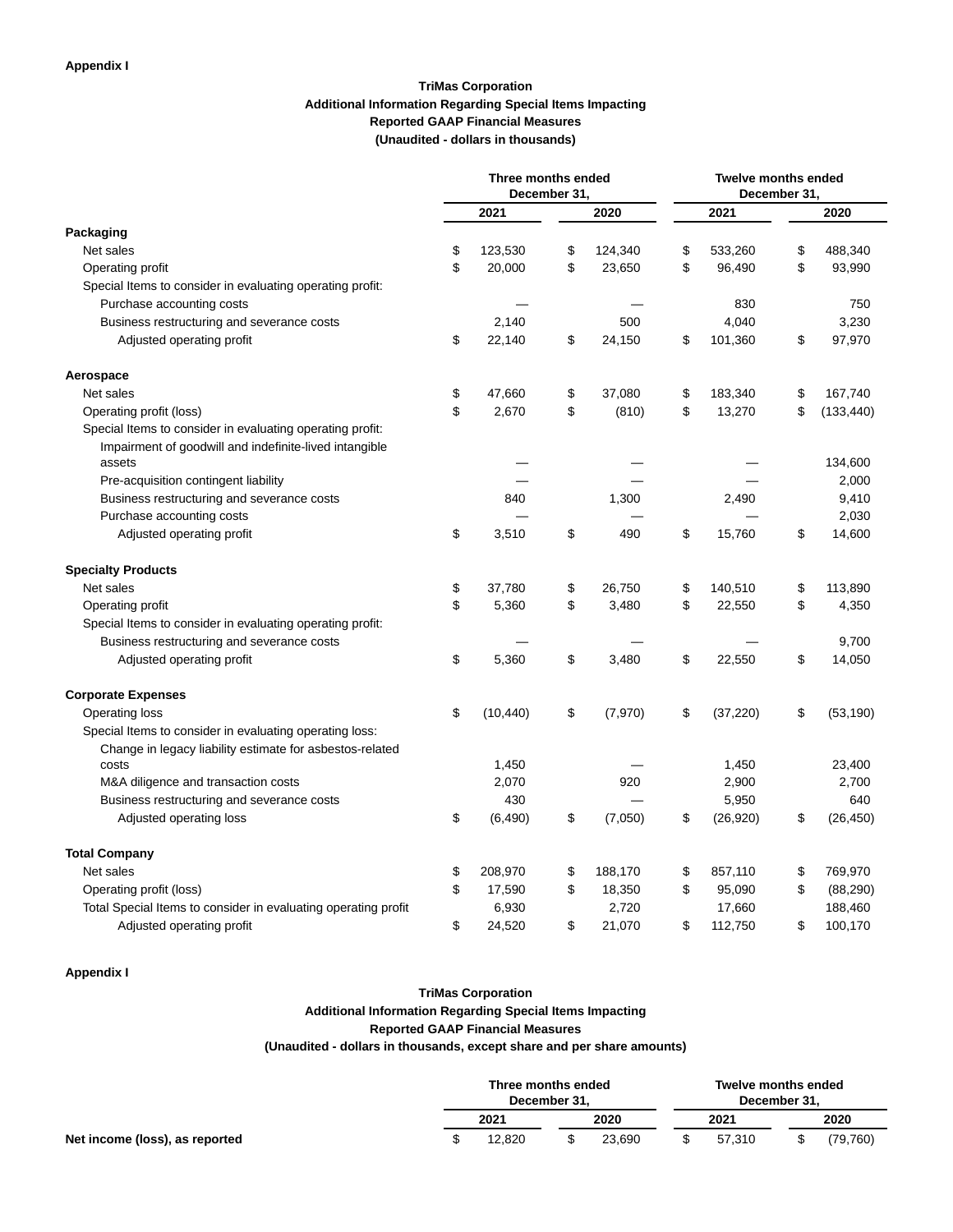### **Special Items to consider in evaluating quality of net income (loss):**

| Impairment of goodwill and indefinite-lived intangible assets  |        |         |         | 134,600  |
|----------------------------------------------------------------|--------|---------|---------|----------|
| Change in legacy liability estimate for asbestos-related costs | 1.450  |         | 1.450   | 23,400   |
| Business restructuring and severance costs                     | 3.410  | 1.800   | 13.090  | 22,980   |
| M&A diligence and transaction costs                            | 2.070  | 920     | 2.900   | 3.000    |
| Purchase accounting costs                                      |        |         | 830     | 2,780    |
| Pre-acquisition contingent liability                           |        |         |         | 2,000    |
| Debt financing and related expenses                            |        |         | 10.520  |          |
| Change in recognized tax benefits                              |        | (9,040) |         | (9,040)  |
| Income tax effect of Special Items (1)                         | 350    | (880)   | (5,480) | (31,070) |
| Adiusted net income                                            | 20.100 | 16.490  | 80,620  | 68,890   |

|                                                                | Three months ended<br>December 31, |            |    | <b>Twelve months ended</b><br>December 31, |    |            |    |            |
|----------------------------------------------------------------|------------------------------------|------------|----|--------------------------------------------|----|------------|----|------------|
|                                                                |                                    | 2021       |    | 2020                                       |    | 2021       |    | 2020       |
| Diluted earnings (loss) per share, as reported                 | \$                                 | 0.30       | \$ | 0.54                                       | \$ | 1.32       | \$ | (1.83)     |
| Dilutive impact (2)                                            |                                    |            |    |                                            |    |            |    | 0.01       |
| Special Items to consider in evaluating quality of EPS:        |                                    |            |    |                                            |    |            |    |            |
| Impairment of goodwill and indefinite-lived intangible assets  |                                    |            |    |                                            |    |            |    | 3.07       |
| Change in legacy liability estimate for asbestos-related costs |                                    | 0.03       |    |                                            |    | 0.03       |    | 0.53       |
| Business restructuring and severance costs                     |                                    | 0.08       |    | 0.04                                       |    | 0.30       |    | 0.52       |
| M&A diligence and transaction costs                            |                                    | 0.05       |    | 0.02                                       |    | 0.07       |    | 0.07       |
| Purchase accounting costs                                      |                                    |            |    |                                            |    | 0.02       |    | 0.06       |
| Pre-acquisition contingent liability                           |                                    |            |    |                                            |    |            |    | 0.05       |
| Debt financing and related expenses                            |                                    |            |    |                                            |    | 0.24       |    |            |
| Change in recognized tax benefits                              |                                    |            |    | (0.20)                                     |    |            |    | (0.20)     |
| Income tax effect of Special Items (1)                         |                                    | 0.01       |    | (0.02)                                     |    | (0.12)     |    | (0.71)     |
| Pre-tax amortization of acquisition-related intangible assets  |                                    | 0.12       |    | 0.12                                       |    | 0.50       |    | 0.47       |
| Income tax benefit on amortization of acquisition-related      |                                    |            |    |                                            |    |            |    |            |
| intangible assets $(1)$                                        |                                    | (0.03)     |    | (0.03)                                     |    | (0.12)     |    | (0.12)     |
| <b>Adjusted diluted EPS</b>                                    |                                    | 0.56       | \$ | 0.47                                       | \$ | 2.24       |    | 1.92       |
| Weighted-average shares outstanding (2)                        |                                    | 43,086,974 |    | 43,493,781                                 |    | 43,281,076 |    | 43,821,123 |

(1) Income tax effect of Special Items and amortization of acquisition-related intangible assets is calculated on an item-by-item basis, utilizing the tax rate in the jurisdiction where the Special Item or amortization occurred. For the three and twelve month periods ended December 31, 2021 and 2020, the income tax effect of Special Items varied from the tax rate inherent in the Company's reported GAAP results, primarily as a result of certain discrete items that occurred during the period for GAAP reporting purposes.

(2) 239,891 shares for the twelve months ended December 31, 2020, would have been dilutive to the computation of earnings per share in an income position.

### **Appendix I**

# **TriMas Corporation Additional Information Regarding Special Items Impacting Reported GAAP Financial Measures (Unaudited - dollars in thousands)**

|                                                 | Three months ended December 31, |                         |                |                |                         |                |  |  |  |  |  |
|-------------------------------------------------|---------------------------------|-------------------------|----------------|----------------|-------------------------|----------------|--|--|--|--|--|
|                                                 |                                 | 2021                    |                | 2020           |                         |                |  |  |  |  |  |
|                                                 | As<br>reported                  | <b>Special</b><br>Items | As<br>adjusted | As<br>reported | <b>Special</b><br>Items | As<br>adjusted |  |  |  |  |  |
| Net cash provided by operating activities       | 56,480<br>S.                    | 2.630<br>\$.            | 59,110<br>\$   | 48,300<br>\$   | 1,350                   | 49,650<br>\$.  |  |  |  |  |  |
| Less: Capital expenditures                      | (15,210)                        |                         | (15, 210)      | (22, 810)      |                         | (22, 810)      |  |  |  |  |  |
| Free Cash Flow                                  | 41.270                          | 2.630                   | 43.900         | 25.490         | 1.350                   | 26,840         |  |  |  |  |  |
| Net income                                      | 12,820                          | 7,280                   | 20,100         | 23,690         | (7,200)                 | 16,490         |  |  |  |  |  |
| Free Cash Flow as a percentage of net<br>income | 322%                            |                         | 218%           | 108%           |                         | 163%           |  |  |  |  |  |

**Twelve months ended December 31,**

**2021 2020**